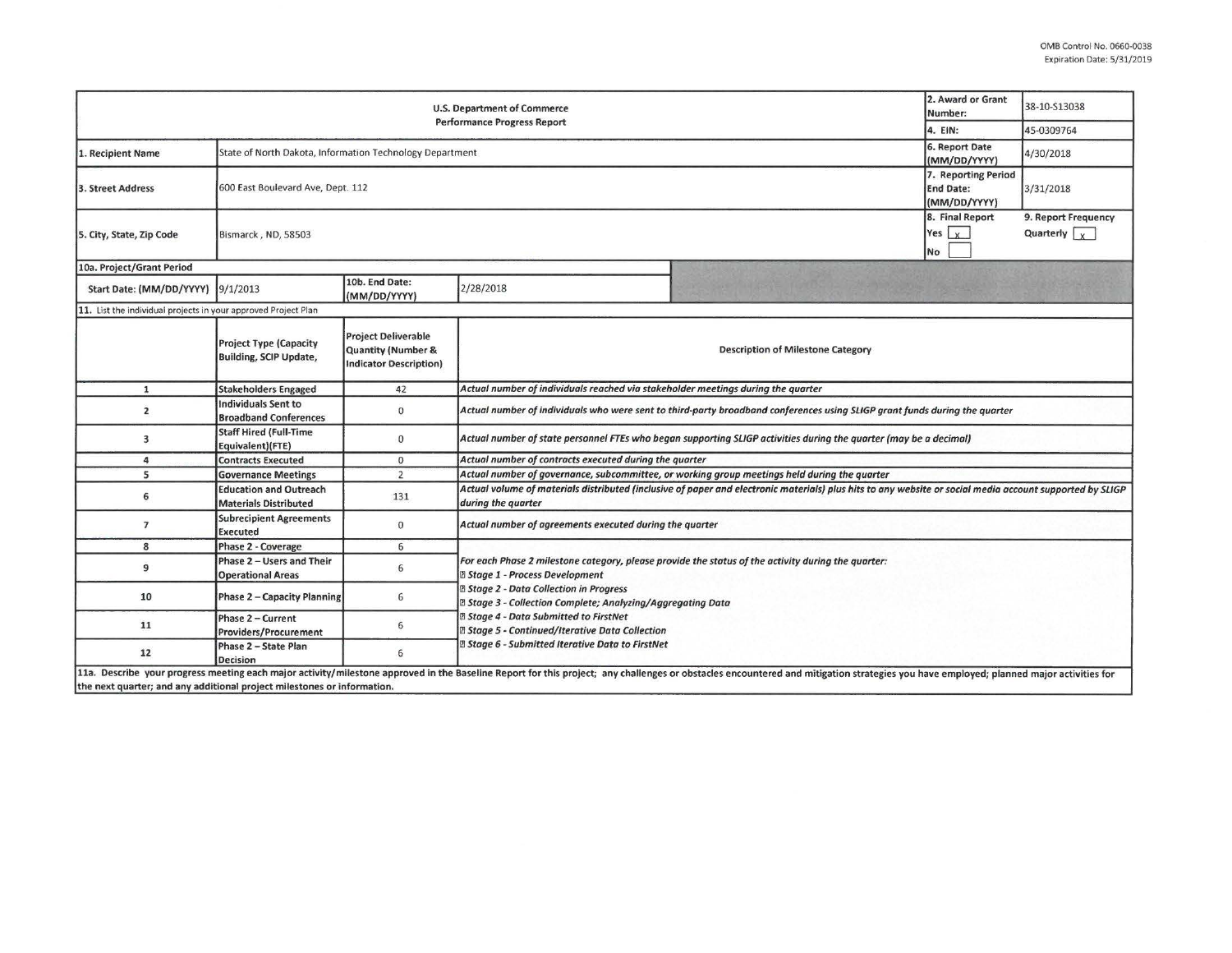Stakeholder Meetings - Presented with FirstNet to 42 stakeholders across the state

Broadband Conferences - North Dakota did not attend any conferences during this period.

Staff Hires - No new hires this quarter.

Governance Meetings - Statewide Interoperabiltiy Executive Committee (SIEC) and the appointed subcommittee each convened on one occassion to discuss FirstNet.

Education and Outreach - North Dakota experienced 131 visits to our ND FirstNet websites resulting in 94 unique page views.

Phase 2 Coverage - NO CHANGE. Iterative data submitted to FirstNet September 30, 2016 based on a call for optional submissions.

Phase 2 Users & Operational Areas - NO CHANGE. Iterative data submitted to FirstNet September 30, 2016 based on a call for optional submissions.

Phase 2 Current Providers/Procurement - NO CHANGE. Iterative data submitted to FirstNet September 30, 2016 based on a call for optional submissions.

Phase 2 State Plan Decision - NO CHANGE. ND FirstNet and the SPOC submitted recommendations to the Governor on the Final State Plan. The Governor's office and the SPOC met with representatives of FirstNet and AT&T to discu proposed State Plan and plan changes. As a result of the discussions, Governor Burgum formally opted in on behalf of the State of North Dakota on December 22, 2017.

11b. If the project team anticipates requesting any changes to the approved Baseline Report in the next quarter, describe those below. Note that any substantive changes to the Baseline Report must be approved by the Depart Commerce before implementation.

The project team will be reviewing the overall approved budget for the remainder of the grant with the intent to assess shifting funds away from tasks underutizing funds toward additional personnel funding for key personne has not yet been made on the need to shift dollars.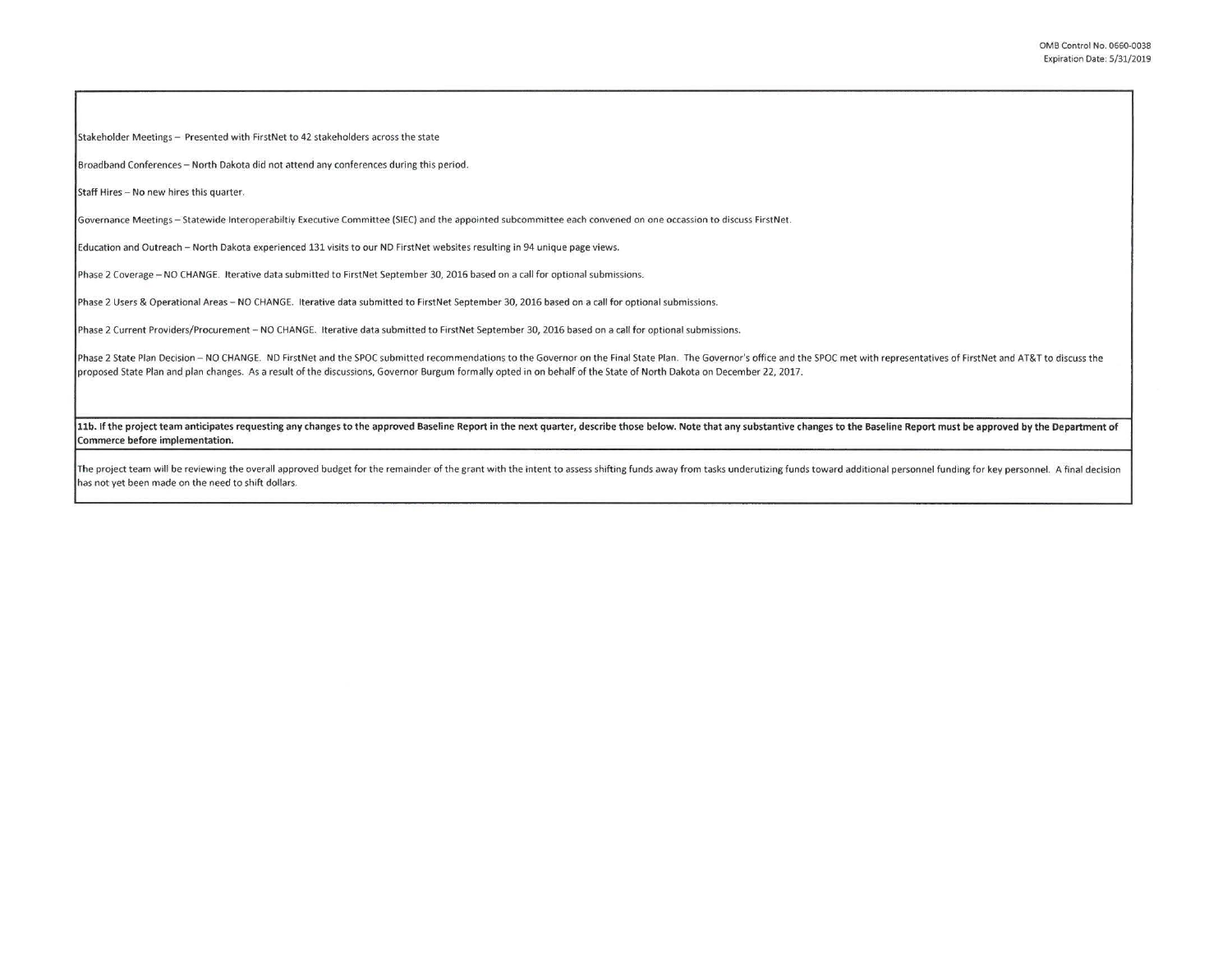**llc. Provide any other information that would be useful to NTIA as it assesses this project's progress.** 

The State Plan review team and SIEC have all been provided access to the restricted version of the final state plan for North Dakota. After considering all options and discussing the FirstNet proposed plan with the Federal Governor publically opted the State into the program's RAN. Additionally, the State completed the update of the State Communications Interoperability plan incorporating FirstNet considerations into the document

**lld. Describe any success stories or best practices you have identified. Please be as specific as possible.** 

Implementation of the Statewide Governance program allowing for transparency and participation at all levels of Government.

**12. Personnel** 

**12a. If the project is not fully staffed, describe how any lack of staffing may impact the project's time line and when the project will be fully staffed.** 

| Job Title                                                                                                                             | FTE%                 |                            | Project (s) Assigned                                                                 |                      |                                      |                   |                 |                                         | Change                                   |
|---------------------------------------------------------------------------------------------------------------------------------------|----------------------|----------------------------|--------------------------------------------------------------------------------------|----------------------|--------------------------------------|-------------------|-----------------|-----------------------------------------|------------------------------------------|
| Program Manager                                                                                                                       | 50                   |                            | Development of program activites and oversight of Subcontractors                     |                      |                                      |                   |                 |                                         | No Change                                |
| <b>Project Sponsor</b>                                                                                                                | 9                    |                            | Oversight of Program Manager and Subrecipient, steering of project                   |                      |                                      |                   |                 |                                         | No Change                                |
| CIO                                                                                                                                   | $\Omega$             |                            | Oversight of project, interface with Governor's Office                               |                      |                                      |                   |                 |                                         | No Change                                |
| CFO                                                                                                                                   |                      |                            | Oversight of financial planning, tracking, and reporting practices                   |                      |                                      |                   |                 |                                         | No Change                                |
| Accountant                                                                                                                            | $\Omega$             |                            | Execution of financial tracking, and reporting practices                             |                      |                                      |                   |                 | No Change                               |                                          |
| <b>Project Management Specialist</b>                                                                                                  | 14                   |                            | Management of project management processes                                           |                      |                                      |                   |                 |                                         | No Change                                |
| <b>Procurement Officer</b>                                                                                                            | $\Omega$             |                            | Develop, implement, and oversight of contract for subrecipient services<br>No Change |                      |                                      |                   |                 |                                         |                                          |
| 13. Subcontracts (Vendors and/or Subrecipients)                                                                                       |                      |                            |                                                                                      |                      |                                      |                   |                 |                                         |                                          |
| 13a. Subcontracts Table - Include all subcontractors. The totals from this table must equal the "Subcontracts Total" in Question 14f. |                      |                            |                                                                                      |                      |                                      |                   |                 |                                         |                                          |
| Name                                                                                                                                  |                      | <b>Subcontract Purpose</b> | Type<br>(Vendor/Subrec.)                                                             | RFP/RFQ Issued (Y/N) | Contract<br><b>Executed</b><br>(Y/N) | <b>Start Date</b> | <b>End Date</b> | <b>Total Federal Funds</b><br>Allocated | <b>Total Matching Funds</b><br>Allocated |
| Televate, LLC                                                                                                                         | <b>SLIGP Support</b> |                            | Vendor                                                                               | $\vee$               | Y                                    | 10/15/2013        | 12/31/2018      | \$769,076                               | \$0.00                                   |
| Agency MABU                                                                                                                           | Design report        |                            | Vendor                                                                               | N                    | v                                    | 4/1/2014          | 5/1/2014        | \$373.53                                | \$0.00                                   |
|                                                                                                                                       |                      |                            |                                                                                      |                      |                                      |                   |                 |                                         |                                          |
| 13b. Describe any challenges encountered with vendors and/or subrecipients.                                                           |                      |                            |                                                                                      |                      |                                      |                   |                 |                                         |                                          |
|                                                                                                                                       |                      |                            |                                                                                      |                      |                                      |                   |                 |                                         |                                          |